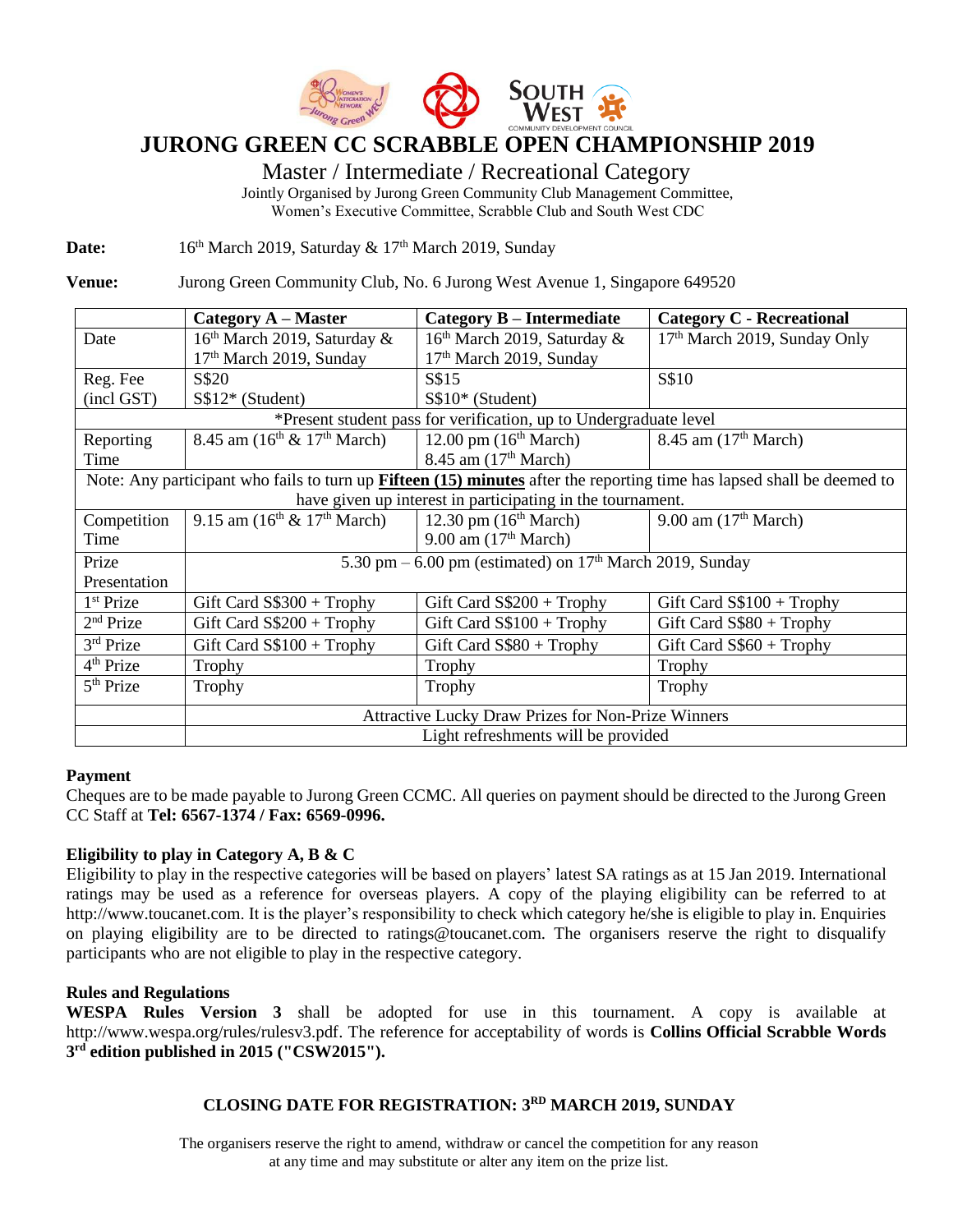

### **JURONG GREEN CC SCRABBLE OPEN CHAMPIONSHIP 2019**

Master / Intermediate / Recreational Category

Jointly Organised by Jurong Green Community Club Management Committee,

Women's Executive Committee, Scrabble Club and South West CDC

### **General Information**

The Jurong Green CC Scrabble Club conducts **free** scrabble practice/coaching sessions for new players every Saturday from 7.30 pm to 10.00 pm. General enquiries on the Scrabble Championship or practice/coaching sessions may be directed to Mr. Yong Jian Rong at yongjianrong@hotmail.com or Jurong Green CC Staff at **Tel: 6567 1374,** or PM us on the Jurong Green CC Scrabble Club Facebook page.

### **CLOSING DATE FOR REGISTRATION: 3 RD MARCH 2019, SUNDAY**

The organisers reserve the right to amend, withdraw or cancel the competition for any reason at any time and may substitute or alter any item on the prize list.